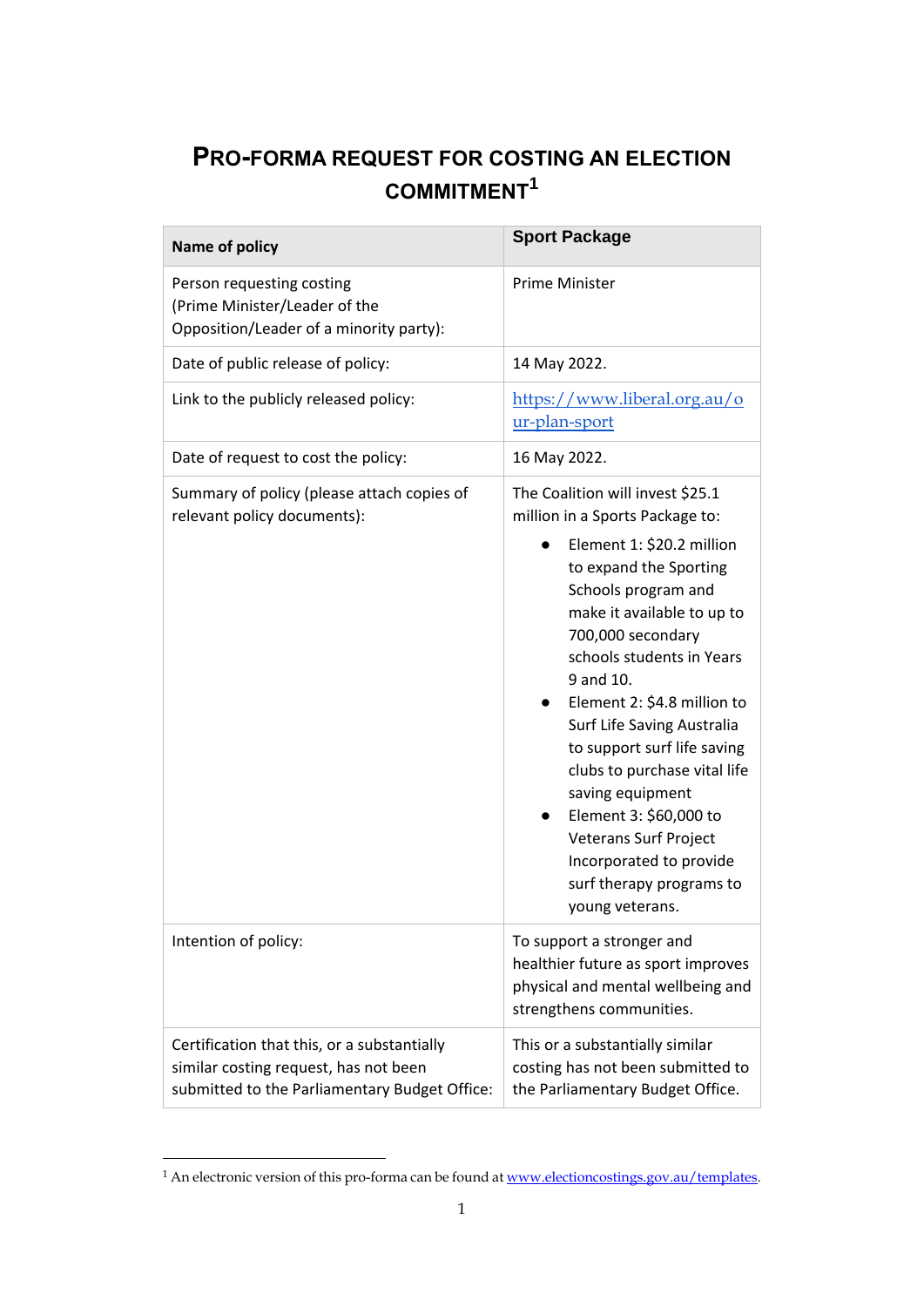**Description of policy** *(note: where the request to cost a proposal differs from the announced policy, the costing will be on the basis of information provided in the costing request)*

## **What are the key assumptions that have been made in the policy including:**

| Is the policy part of a package?<br>If yes, list and outline components and<br>interactions with proposed or existing<br>policies.                                                                                                                                               | Yes, Sports Package.                                                                                                                  |  |
|----------------------------------------------------------------------------------------------------------------------------------------------------------------------------------------------------------------------------------------------------------------------------------|---------------------------------------------------------------------------------------------------------------------------------------|--|
| Where relevant, is funding for the policy to be<br>demand driven or a capped amount?                                                                                                                                                                                             | Capped.                                                                                                                               |  |
| Will third parties (for instance the<br>States/Territories) have a role in funding or<br>delivering the policy?<br>If yes, is the Australian Government<br>contribution capped, with additional costs<br>to be met by third parties, or is another<br>funding formula envisaged? | Sport Australia, working with<br>National sporting organisations<br>(NSOs) and Surf Life Saving<br>Australia will deliver the policy. |  |
| Are there associated savings, offsets or<br>expenses?<br>If yes, please provide details.                                                                                                                                                                                         | No.                                                                                                                                   |  |
| <b>Description of policy</b> (note: where the request to cost a proposal differs from the                                                                                                                                                                                        |                                                                                                                                       |  |

**Description of policy** *(note: where the request to cost a proposal differs from the announced policy, the costing will be on the basis of information provided in the costing request)* 

## **What are the key assumptions that have been made in the policy including:**

## *(continued)*

| Does the policy relate to a previous budget<br>measure?<br>If yes, which measure?                                                                                                 | Builds on the 2022-23 Budget<br>measure Sporting Schools<br>program. |
|-----------------------------------------------------------------------------------------------------------------------------------------------------------------------------------|----------------------------------------------------------------------|
| If the proposal would change an existing<br>measure, are savings expected from the<br>departmental costs of implementing the<br>program? Will funding/cost require<br>indexation? | No.                                                                  |
| If yes, list factors used.                                                                                                                                                        |                                                                      |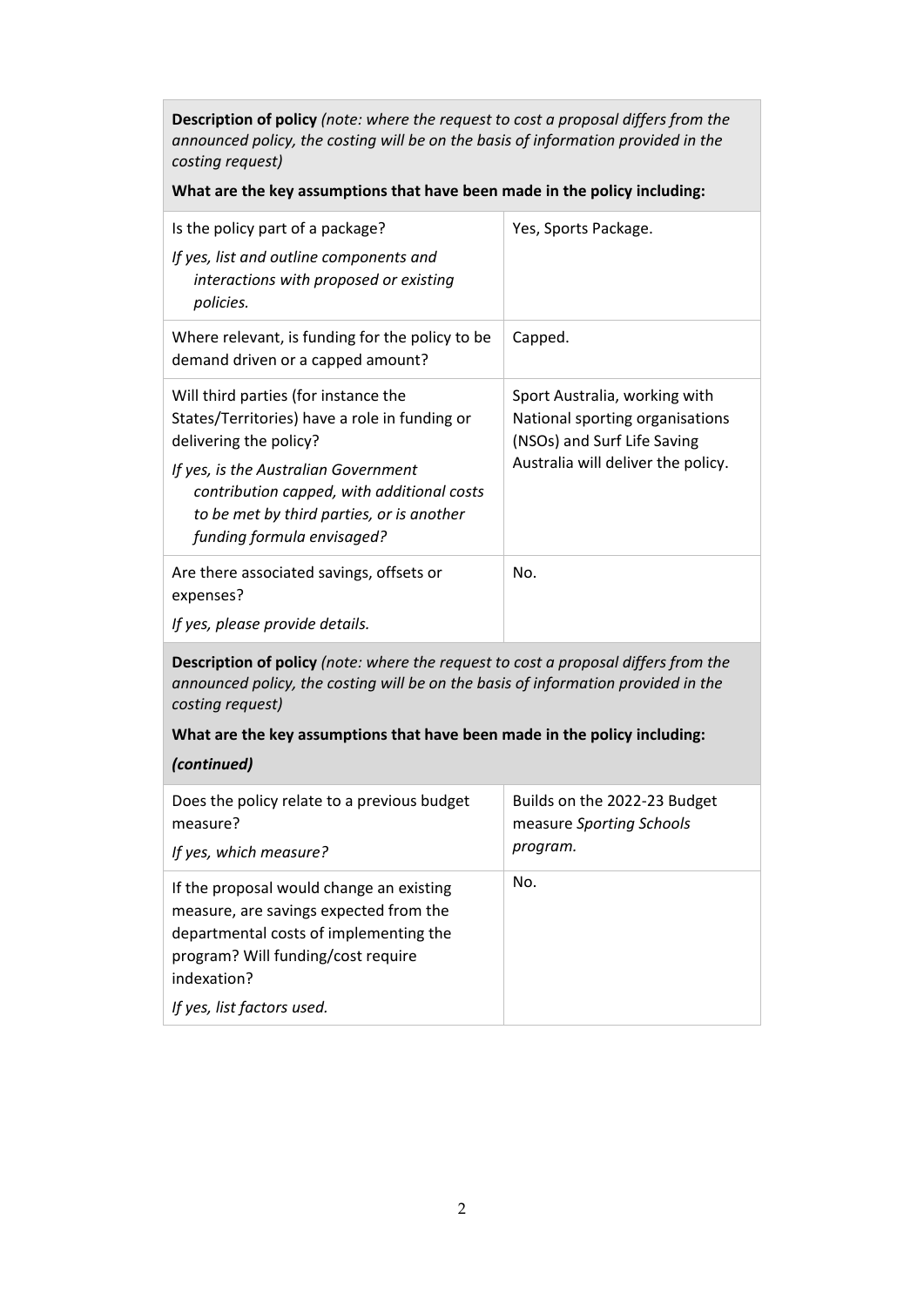| What are the estimated costs each year? Are<br>these provided on a cash or fiscal basis?                                                                                             | 2022-23 \$6.6 million                                                       |
|--------------------------------------------------------------------------------------------------------------------------------------------------------------------------------------|-----------------------------------------------------------------------------|
|                                                                                                                                                                                      | 2023-24 \$11.6 million                                                      |
|                                                                                                                                                                                      | 2024-25 \$6.9 million                                                       |
|                                                                                                                                                                                      | 2025-26 \$0.0 million                                                       |
|                                                                                                                                                                                      | Cash basis.                                                                 |
| Are the revenue and/or expense costs likely to<br>be significantly different beyond the forward<br>estimates period?                                                                 | No.                                                                         |
| If yes, why?                                                                                                                                                                         |                                                                             |
| What assumptions have been made in<br>deriving the expected financial impact in the<br>party costing (please provide information on<br>the data sources used to develop the policy)? | Not applicable.                                                             |
| Has the policy been costed by a third party?                                                                                                                                         | Not applicable.                                                             |
| If yes, can you provide a copy of this costing<br>and its assumptions?                                                                                                               |                                                                             |
| What is the expected community impact of<br>the policy?                                                                                                                              | To<br>support<br>stronger<br>a<br>and<br>healthier future as sport improves |
| How many people or businesses will be<br>affected by the policy?                                                                                                                     | physical and mental wellbeing and<br>strengthens communities.               |
| What is the likely take up?                                                                                                                                                          |                                                                             |
| What is the basis for these impact<br>assessments/assumptions?                                                                                                                       |                                                                             |
| Note: it will be up to the professional judgment of the relevant Secretary as to<br>whether these assumptions are adopted in a Treasury or Finance costing of the<br>policy.         |                                                                             |
| <b>Administration of policy</b>                                                                                                                                                      |                                                                             |
| Who will administer the policy (for example,<br>Australian Government entity, the States,<br>non-government organisation, etc.)?                                                     | Element 1: Sport Australia                                                  |
|                                                                                                                                                                                      | Element 2: Department of Health                                             |
|                                                                                                                                                                                      | Element 3: Department of<br><b>Veterans Affairs</b>                         |